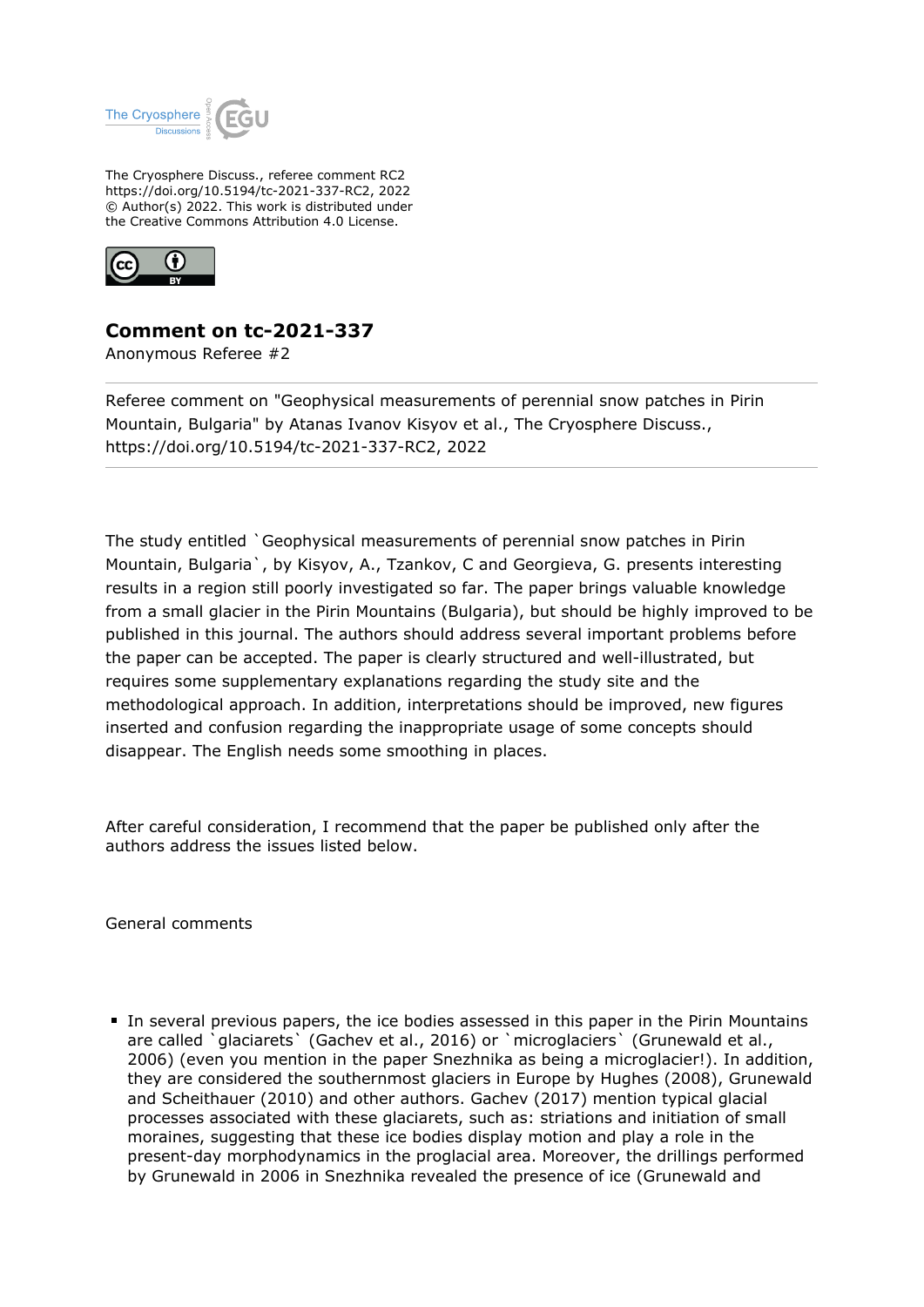Scheithauer, 2010). These glaciarets are probably several hundred years old (at least from the  $XIX^{th}$  century). In this context, I think the authors should consider changing `perennial snow patches` with `glaciarets`.

- According to the title and objectives, the approach deals with geophysical measurements of perennial snow patches. However, the article would have a broader impact if the achieved results are used to gain knowledge regarding e.g., the evolution of these small glaciers, present-day changes/behaviour of glaciaret, glacial-periglacial processes at this site, hydrological significance etc. In the present form, the article focused on identifying several different layers on GPR radargrams/ERT profiles, but the considerations regarding these layers' geomorphological/hydrological importance are lacking almost completely. Therefore, I suggest going further with the analysis and interpretations than only identifying the bedrock depth, the permafrost, etc., but trying to explain the relevance of these findings for the mountain cryosphere. Otherwise, I am afraid that the paper seems to make an impact only locally.
- I have some concerns regarding the design of the approach.
- First, I didn`t understand why the authors performed geophysical measurements on different alignments in different years? In the beginning, I thought that the authors would like to compare the results and quantify the changes, but it seems that was not the case. Because the profiles were not conducted on precisely the same lines, quantifications are not possible.
- Second, the distribution of the profiles is not adequate. Most of the profiles were performed in the downslope part of the glacier, where the glaciaret is thin. It would have been good to have at least 1-2 transversal profiles in the upper part of the glaciaret (in this case, you could have calculated the glacier volume and then the water equivalent etc.).
- Third, you used a simple handheld GPS, which can have low accuracy in this type of environment. Therefore, the profiles' exact position might be different from what appears on your map.
- You used ERT to investigate the lower part of the glaciaret, but as far as I know, ERT is problematic when the electrodes are fixed in the snow. Please refer to similar studies using ERT on snow patches/small glaciers and highlight the capabilities/limitations of ERT on snow/ice surface. In addition, I didn`t understand why setting the electrodes distance at only 1.5 m? Because the distance between electrodes was small, the penetration was not enough to estimate `frozen areas` thickness in some profiles. Generally, the measurement protocol in this environment uses a 5 m electrode distance.
- It would also be helpful to mention the precise date of geophysical measurements each year.
- The radargrams have no topography, and because of this is difficult to interpret the reflections.
- A recent study (Persoiu et al., 2021) showed that significant changes might occur at Snezhnika between different hydrological years (e.g., 2018 vs 2019). Therefore, please consider the interannual changes of this glaciaret when interpreting the results of profiles performed in different years. From the pictures, it seems that in 2018 was much more snow than in the following years. Do your GPR profiles tell you anything about ice-thickness changes between 2018 and 2020? Because according to Persoiu et al., significant variations in the surface may occur at this site.
- **Because this site is unknown to most readers, you should give more details about this**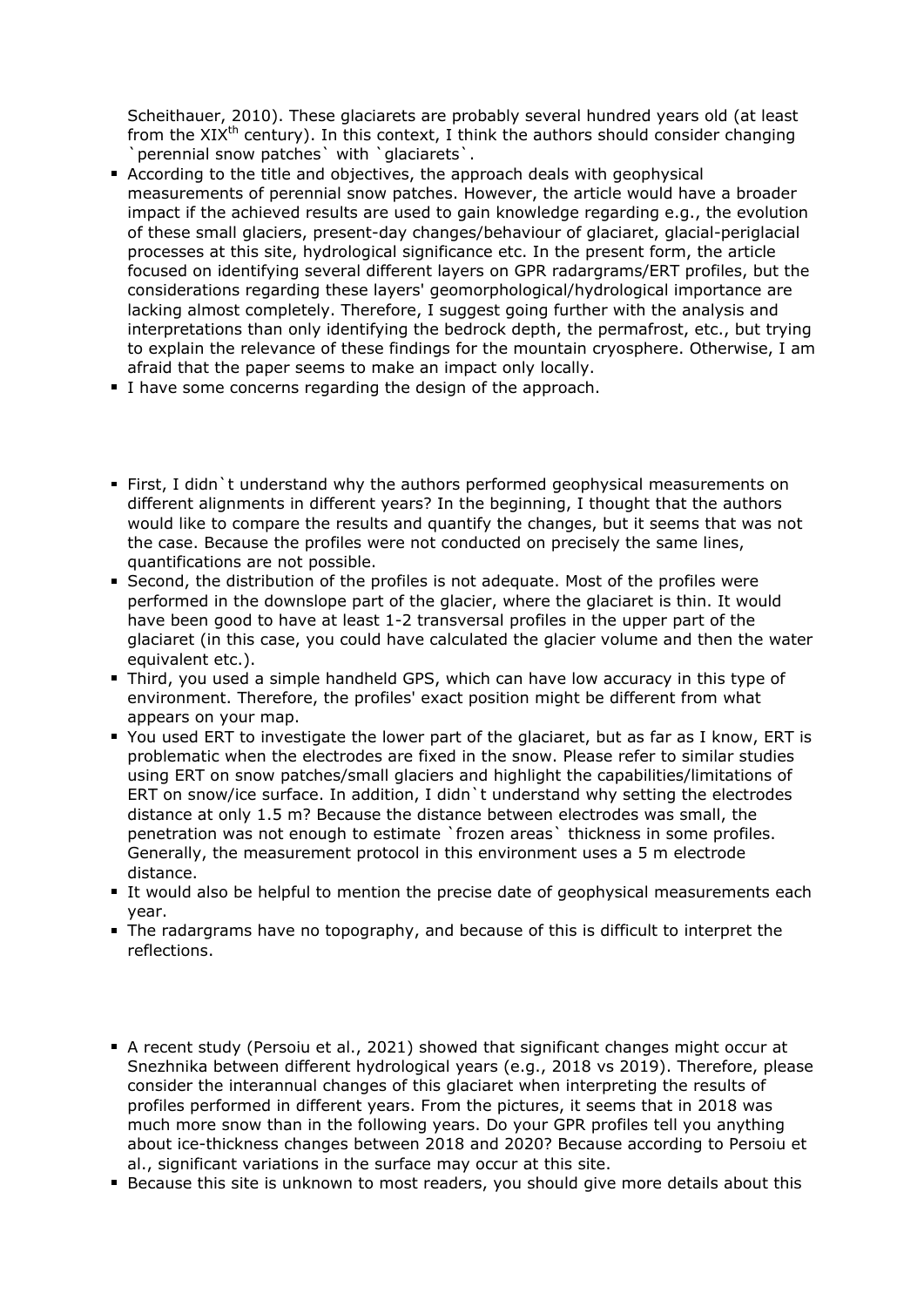site. First, please include a map with the localization of the study area. Then, please add a short description of the evolution of glaciers in the Pleistocene and Holocene in this area supported by the morphology of this valley (e.g., moraines). Because karstic rocks occur here, please also refer to the presence of karstic features in this cirque. You did measurements in the proglacial area of the glacier, but you didn`t describe it: type of surface, vegetation, clasts dimensions, presence of soil, water etc. It is also essential to describe the climate in the Pirin Mts.

- Please refer to other similar studies regarding the interpretation of the GPR measurements. For example, you interpreted a pattern of reflections in the substrate as a' frozen zone'. Based on what characteristics of the reflections do you make this interpretation? Are there similar findings in other studies? The same observation for the second layer where the `voids are filed with ice and water`. How do you be so sure that the voids between blocks are filled with ice and water? If the voids are filled with ice in this layer, then this is also permafrost. Then, what is the difference between layer 2 and 3? You should interpret all the other reflections by comparing them with similar findings elsewhere. Have you noticed any hyperbola in the radargams? You can use it to calculate velocities and see whether you have ice/permafrost/rocks or a mixture (most probably). What about internal coarse layers embedded in the ice? Grunewald and Scheithauer (2010) found such layers in the drillings done in 2006. Please also discuss the transition between snow/firn/ice.
- One of the most interesting findings in the geophysical profiles is the so-called `frozen zone`. Unfortunately, the interpretation based on the presented results is partly vague. For example, it is not clear if there is a lens of massive ice in the substrate or a mixture of ice and rocks (ice-cemented materials). The term `frozen zone` is problematic and I suggest replacing it with ground ice/permafrost. First, you should clarify if you have periglacial or glacial ice in the substrate and discuss the origin of the ground ice/permafrost. Then you should describe the mechanisms involved in forming the permafrost at this site below the glacier and the non-frozen bedrock and whether it is ice-rich permafrost or massive ice is missing. Finally, try to explain processes that control permafrost occurrence at this site below an unfrozen/frozen ?? (this is not clear) bedrock and what happens with water below the glacier. Since this is a region with karstic rocks, please also refer to the hydrogeology in the Discussions and the presence/absence of caves/dolines etc. in the region.

Specific comments

Abstract

Line 7: `in order to evaluate changes in the snow patches size and thickness `... replace with `in order to assess glaciaret thickness and its internal structure `. You haven `t cuantified changes of size/thickness.

Line 8: Maximum thickness of ice can be higher than 8 m in the upper part of the glaciaret where there are no transversal profiles. Please add that maximum thickness of 8 m or even higher occur in the upper part of the glaciaret.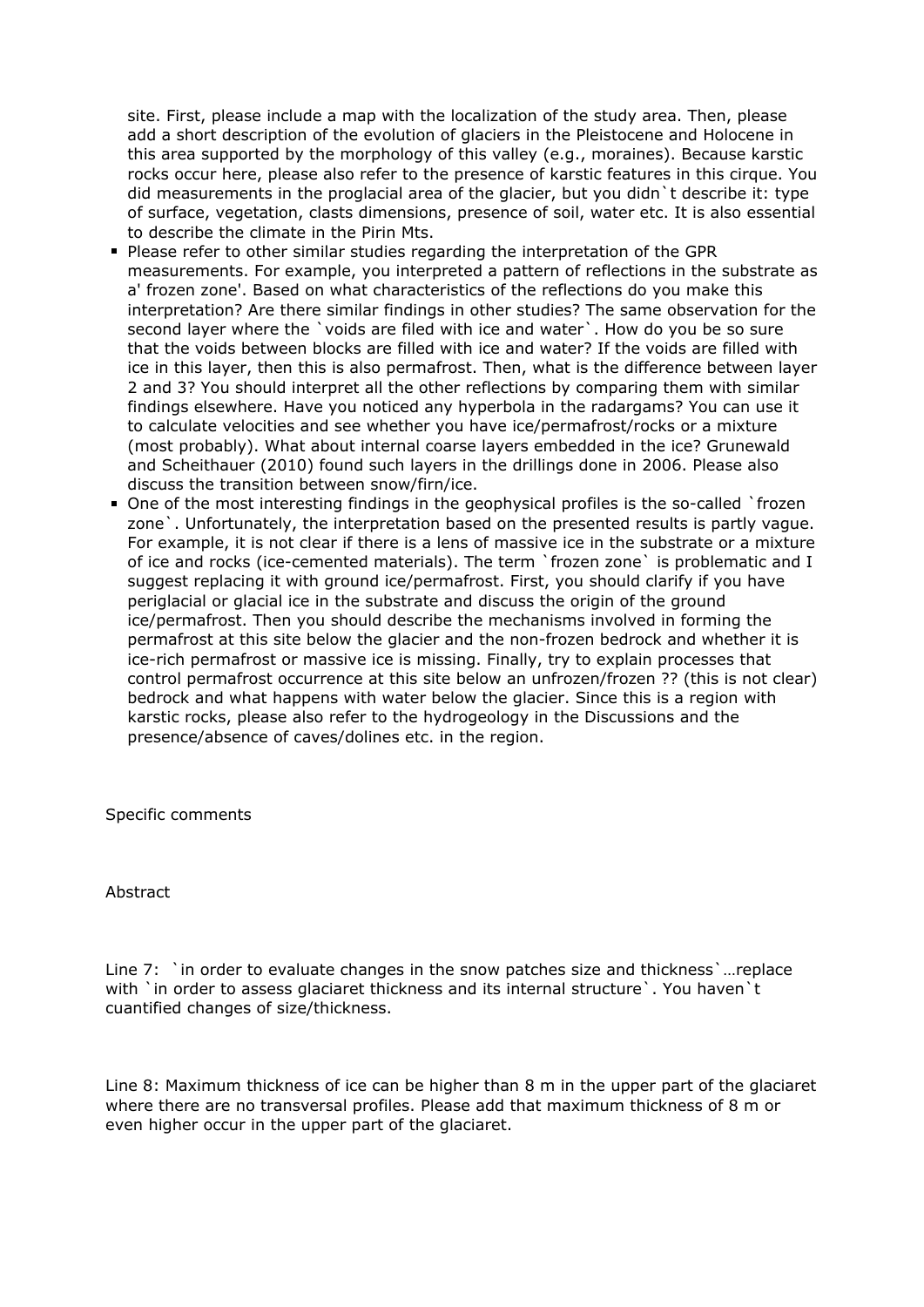Line 10: replace `frozen zone` with permafrost/ice-cemmented sediments.

Line 11: the presence of permafrost in the Pirin was also indicated by Onaca et al., (2020, 2022).

Introduction

Please write a paragraph on the importance of knowing the ice thickness, internal structure for glaciology/hydrology/geomorphology.

Line 18: add a citation after `global changes than glacier`.

Line 19-20: What do you want to say with `permafrost is the last stage of glacial life cycle?` This doesn't seem right. The occurrence of permafrost is not necessarily conditioned by the presence of a glacier. For example, in never-glaciated regions in Canada permafrost exists for several hundred of thousand years. In mid-latitude mountains, in regions without glaciers in the last 10 ka, permafrost still exists due to favourable topo-climatic conditions. In the Pirin Mts., permafrost probably also occurred at sites free of ice in the last 10 ka.

Line 21: This is wrong! During LIA the only glaciarets in Bulgaria were very small (see Gachev, 2000, Holocene glaciation in the mountains of Bulgaria, Mediterranean Geoscience Review, 2, 103-117). Large glaciers occurred in Bulgaria only in the Pleistocene. Please refer to this (see Kuhlemann et al., 2013, QI).

Line 32: please see this recent study (Onaca et al., 2022) in which geophysical measurements on Snezhnika are presented.

Line 36: it is not clear if you are talking about permafrost or air temperature?? Please also add a citation here.

Line 36: not only `mountain slopes with permafrost are significantly vulnerable to climate change`; flat permafrost terrain is also vulnerable (see, Biskaborn et al., 2019).

Line 41: you are right that snow acts as a shield for radiation, but on the other hand it also may hamper the aggradation of permafrost.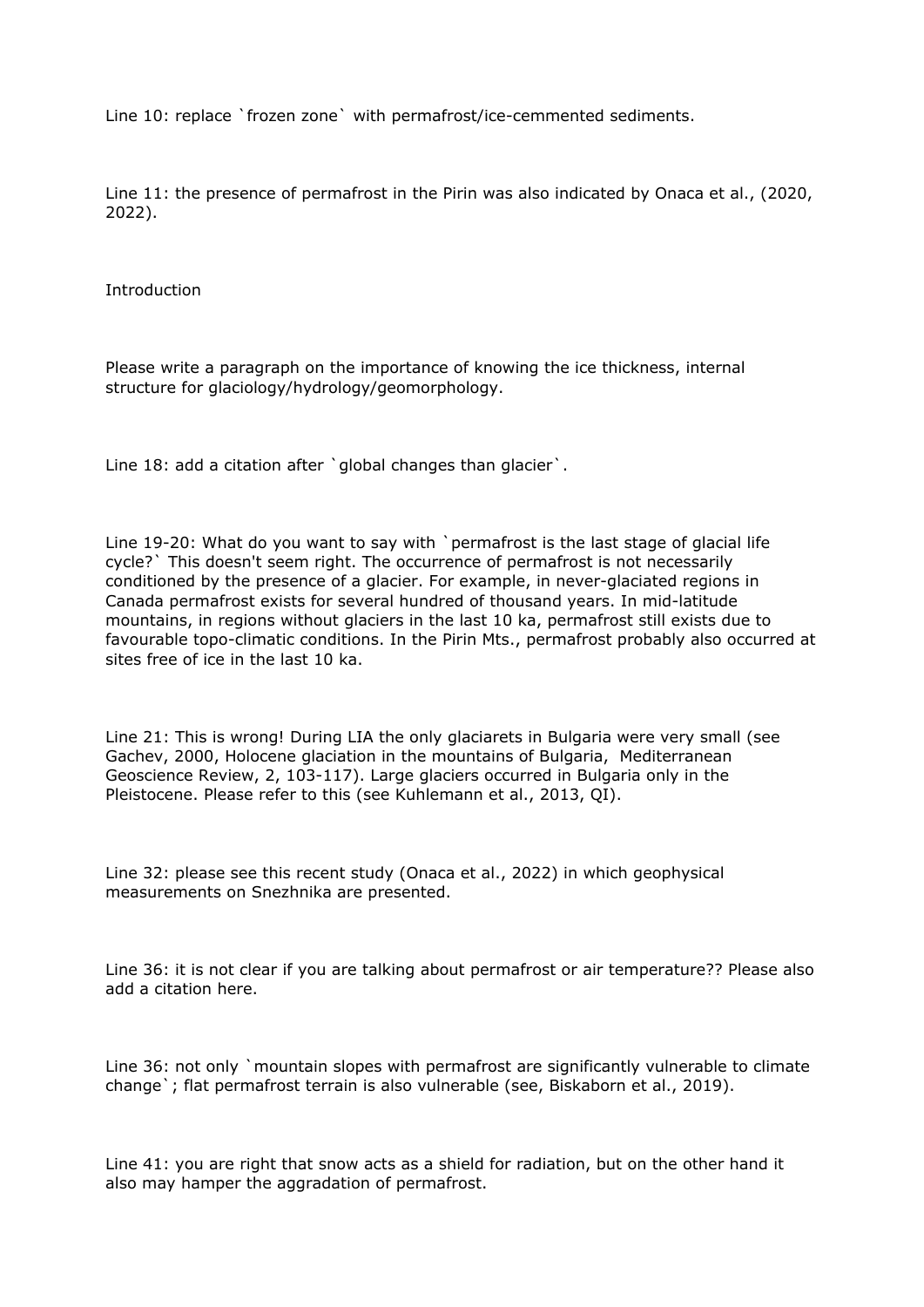Lines 74-75: `The polar ice....` - this is irrelevant here.

Line 84: `ERT can successfully be applied for studying glacial structures` - What types of structures? Please be explicit and add citations.

Line 92: You didn`t present any results from Banski Suhodol Valley and since is not the subject of this paper you should avoid referring to this site when presenting the aim of the paper.

Methods

Line 98: You didn`t present any DEM in the paper. Please delete this sentence.

Line 99: 2.1. Study site description – please give more details on this site. A localization map + a detailed map of the topography of this cirque is also necessary. Please indicate on this map: Dzhamdziev ridge and all the other peaks.

Line 103: replace `snow patch` with `qlaciaret`.

Line 112: `They were formed during the final phase...`. It is not clear who?

Line 131: What about mean velocities of snow? And permafrost? You mention that this glaciaret is a snow patch, but using the velocities for ice. In other studies ice is 0.16 m/ns. How can affect the thickness estimation of the glaciaret?

Line 134: I have serious doubts regarding such a low error of the GPS in this shaded cirque. What about the vertical error? Topography is extremely important for the interpretation of geophysics profiles. When doing geophysics in such a rough terrain the protocol says that differential GPS is mandatory!

Lines 135-140: it is not clear if there are GPR profiles repeated exactly on the same line in 2020 compared with 2018. From fig 3 it seems that GPR in 2020 is different than those performed in 2018. It means that you can not actually compare the radargrams, by means of changes.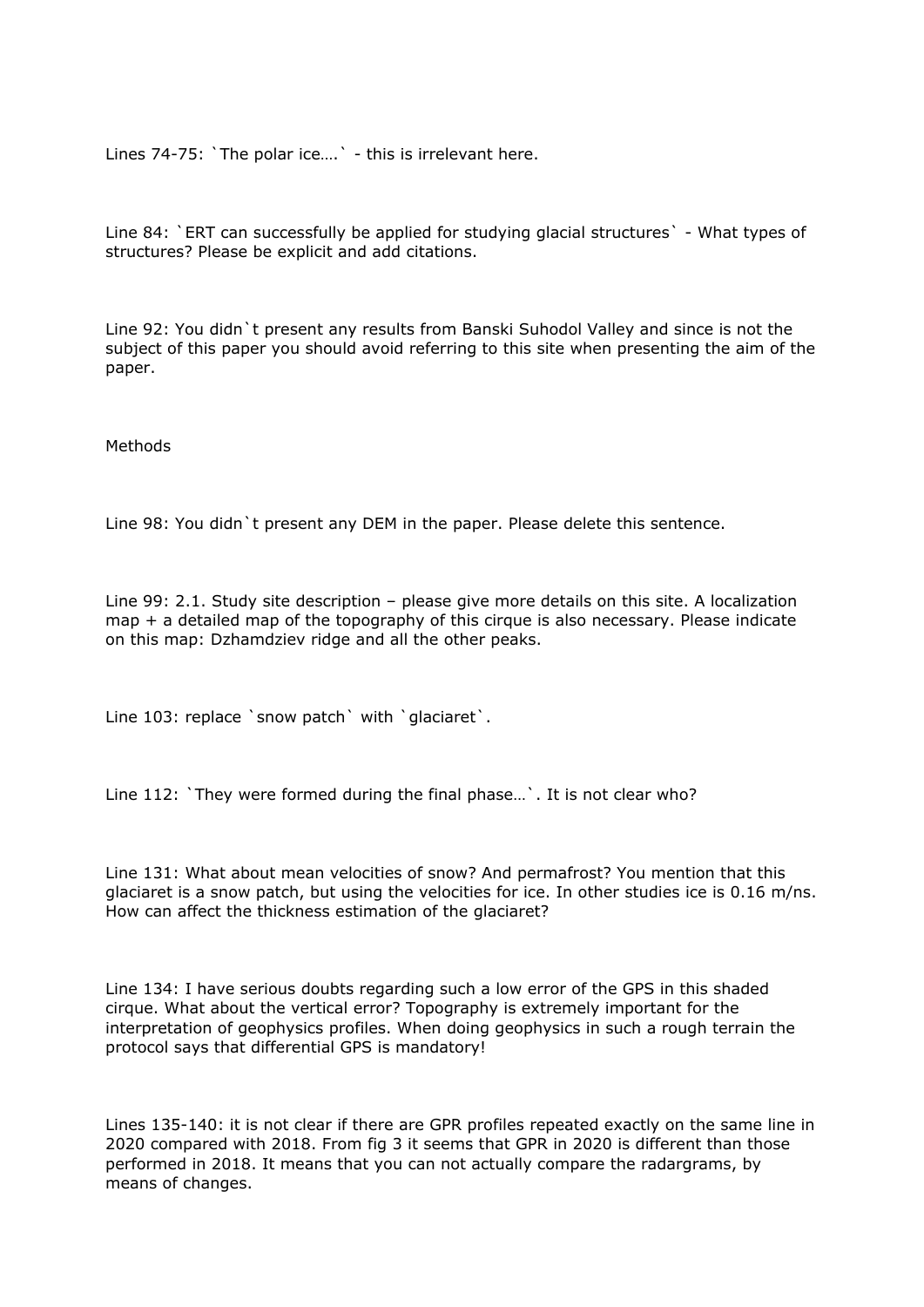Line 140: why didn`t use topography when creating the radargrams? Topography is extremely important for interpretation. Without topography how can you interpret if reflections are parallel with the surface etc?

Line 142: It would have been good to try at least 1 or 2 GPR profiles in the upper part of the glaciaret in 2018 (when the glacieret size was the greatest in the last years) and where the thickness is probably greater.

Figure 3: Give more details about the picture in the background (when it was taken?). If possible, would be good to overlap the contour of glaciaret (or at least of the front) in 2018, 2019,2020 to see if it was ice in 2019 and 2020 where you did some profiles. Please replace Glacier Snezhnika with glaciaret Snezhnika on the picture. In the caption replace the Golyam Kazan area with Snezhnika glaciaret.

Line 155: Why setting the distance between electrodes at 1,5 m? Following the protocols in permafrost environments a distance of 5 m between electrodes allows you to measure 120 m profile length and probably around 20 m penetration depth. The moraine looks a bit challenging, but it would have been so interesting to make at least a profile on it, to see its internal structure!

Line 159: It is not clear if some profiles/parts of the profiles cross the glacieret. It seems that ERT 3 and 2 cross the glacieret and in this case, you should interpret the ERT values with extreme caution, since ERT in the snow is extremely tricky. Write a phrase about the contact between the electrodes and the ground?

Line 162: `real geoelectrical section` - what do you mean (inversion from apparent to true resistivity?)

Results and Discussion

Line 170: `which are horizontal relative to the slope`…how do you know, since your profile has no topography?

Line 170: replace `snowfield` with `glaciaret`.

Line 171: `The uppermost layer represents the microglacier`. What do you mean? The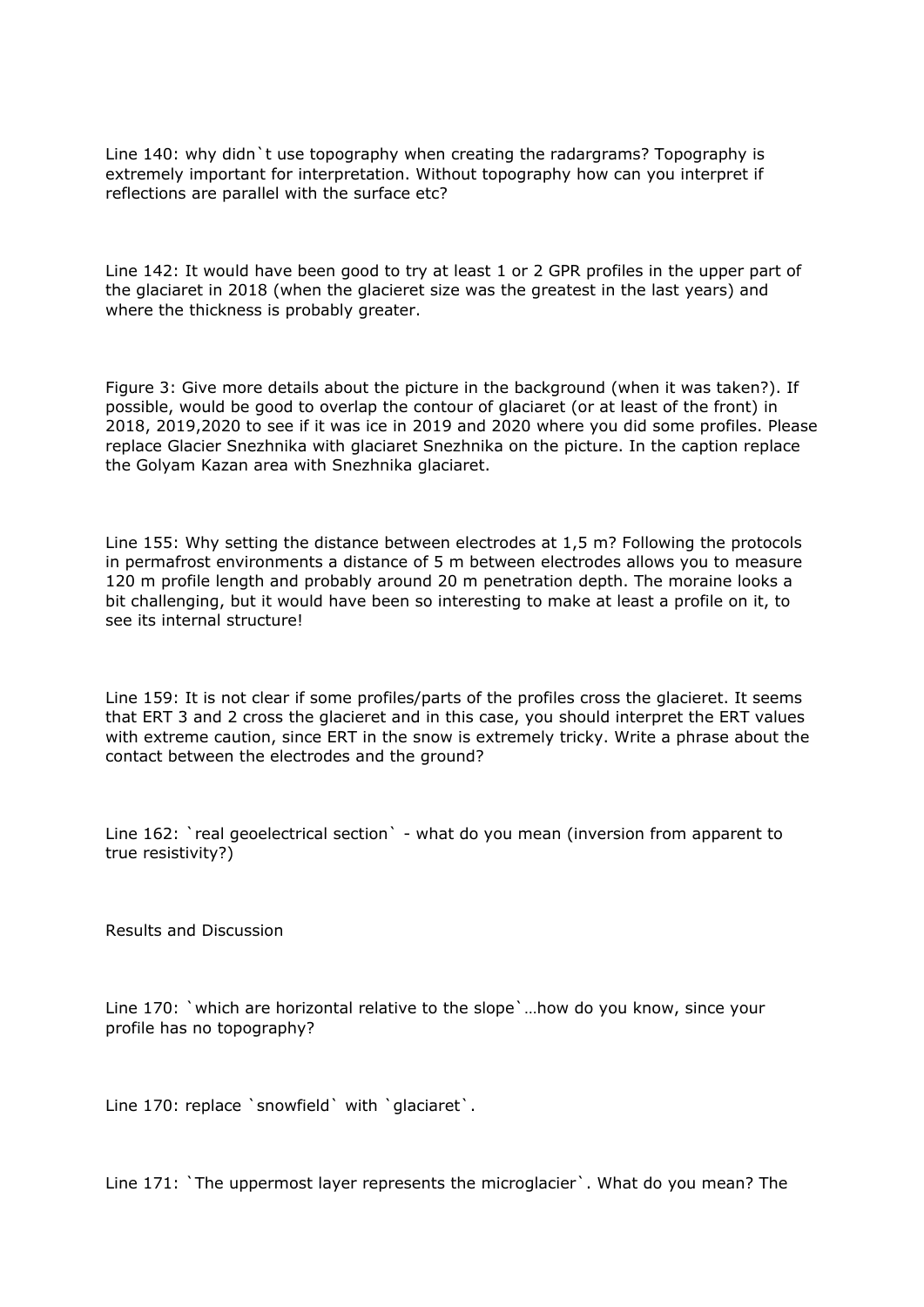Less 173: you identified some discontinuities in the ice. Vey nice…can you say something about these?

Lines 175-175: is not very clear here. Please rephrase.

 Line 177: `The second layer lies under the ice`…you are not referring to GPR2018-1, GPR2018-2 and GPR2018-3, right?

Line 178. You say that the voids are filled with water and ice in layer 2, but is not clear based on what you affirm this? Please, give references to similar findings. If this layer is draining the melted glacial water, why are some voids filled with icer? And how do you explain the presence of water in the so-called `meltwater zones`, which are between the glacier front and the LIA moraine? Here is a possible scenario, but it might be wrong: the melting water may infiltrate layer 2, but because layer 3 is permafrost (impermeable), it follows the permafrost table downslope and accumulates in the proglacial area where ERT reveals a high concentration of water. Maybe if you agree with this scenario, you can make a simple model in which to represent the primary circuit of glacial melting water and the role of permafrost for drainage.

Line 186: This is very important. Can you comment on the large differences in the velocity between layers 2 and 3? Ice lenses mean massive ice (pure ice)? It is hard to believe…only if a thick mantle of debris-covered old glacial ice. I think here might be rather an ice-rich permafrost (usually around  $10^5$ Ωm).

Line 194: replace `snowfield` with `glaciaret`.

Lines 199-200: It is not clear which figure is the frontal moraine? If it s 5a it means that the frontal moraine is well below the ice because GPR1 ends somewhere in the middle of the glacieret? Please clarify!

Line 210: according to Onaca et al., 2022 the maximum dept was 12 m. You should also refer to this finding.

Line 222: apparent resistivity? Why not true resistivity?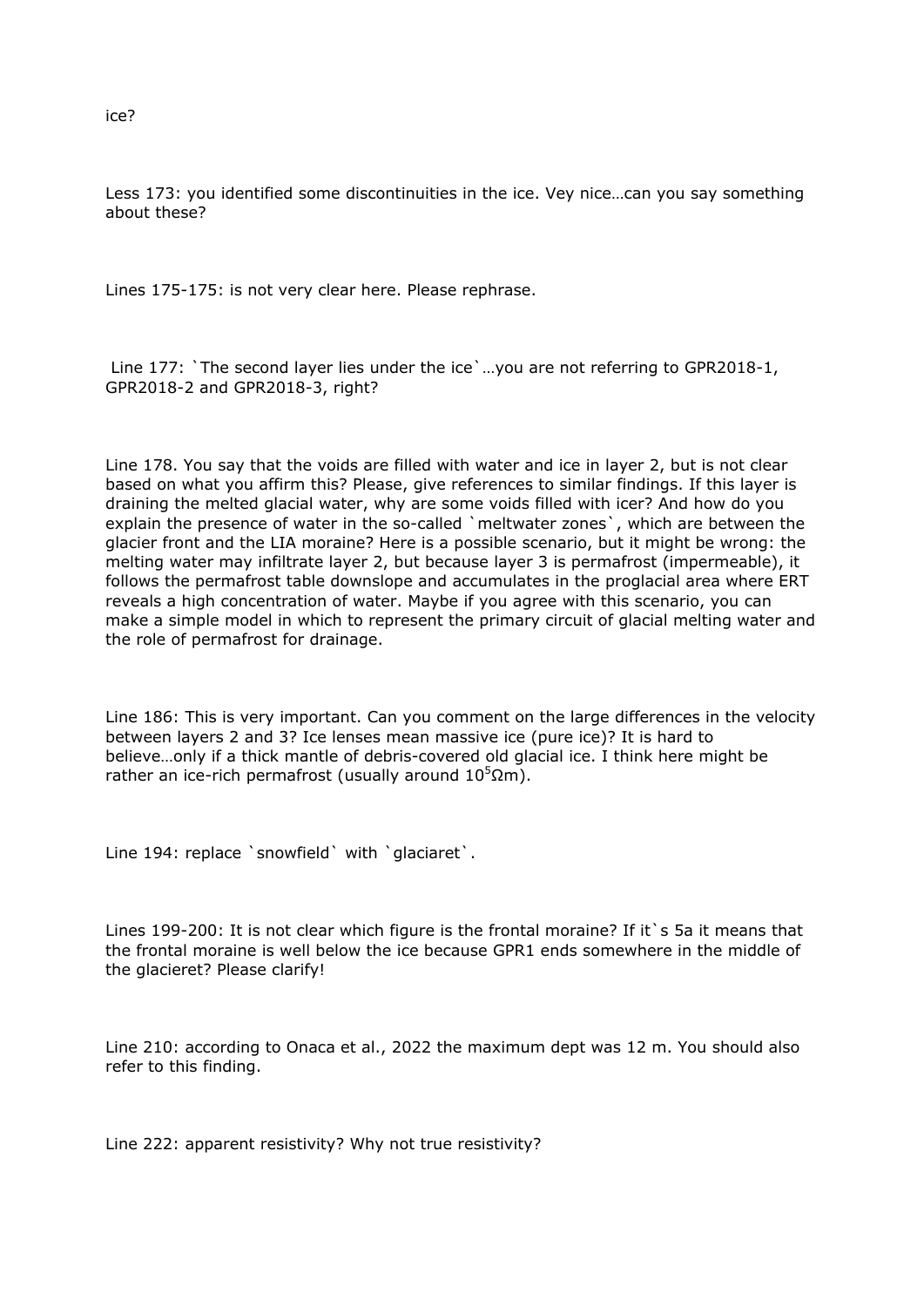Line 231-233: please be more precise: ground ice/permafrost (avoid `frozen zone`).

Line 238: Interesting finding! Can you explain why the active layer has thickened so much in only 1 year?

Line 256: How can you explain the occurrence of `frozen zones` only in the lowest part of the glaciaret?

Lines 274-275: Not clear. Rephrase this.

Please write a paragraph on the methodological uncertainties (mainly the limitations of GPR and ERT) and where the interpretations should be treated with cautions.

Conclusions

Line 278: replace `snow` with `ice`.

Line 280: `...the ice body it reaches 8 m `, but the maximum thickness may exceed this value in the upper part of the glacieret.

Line 286 (and within all the manuscript): you are using rock blocks in many cases, but please refer to a classification of clasts based on the size of individuals (e.g.,pebbles, cobbles, boulders etc.).

Line 287: Please check again if ice occurs in layer 2.

Line 299: Indeed, shading is essential, but is not acting alone. You should consider the other controlling factors of permafrost in the Discussions.

Line 300: I suggest to delete the last phrase. It is not a conclusion of this study.

References: